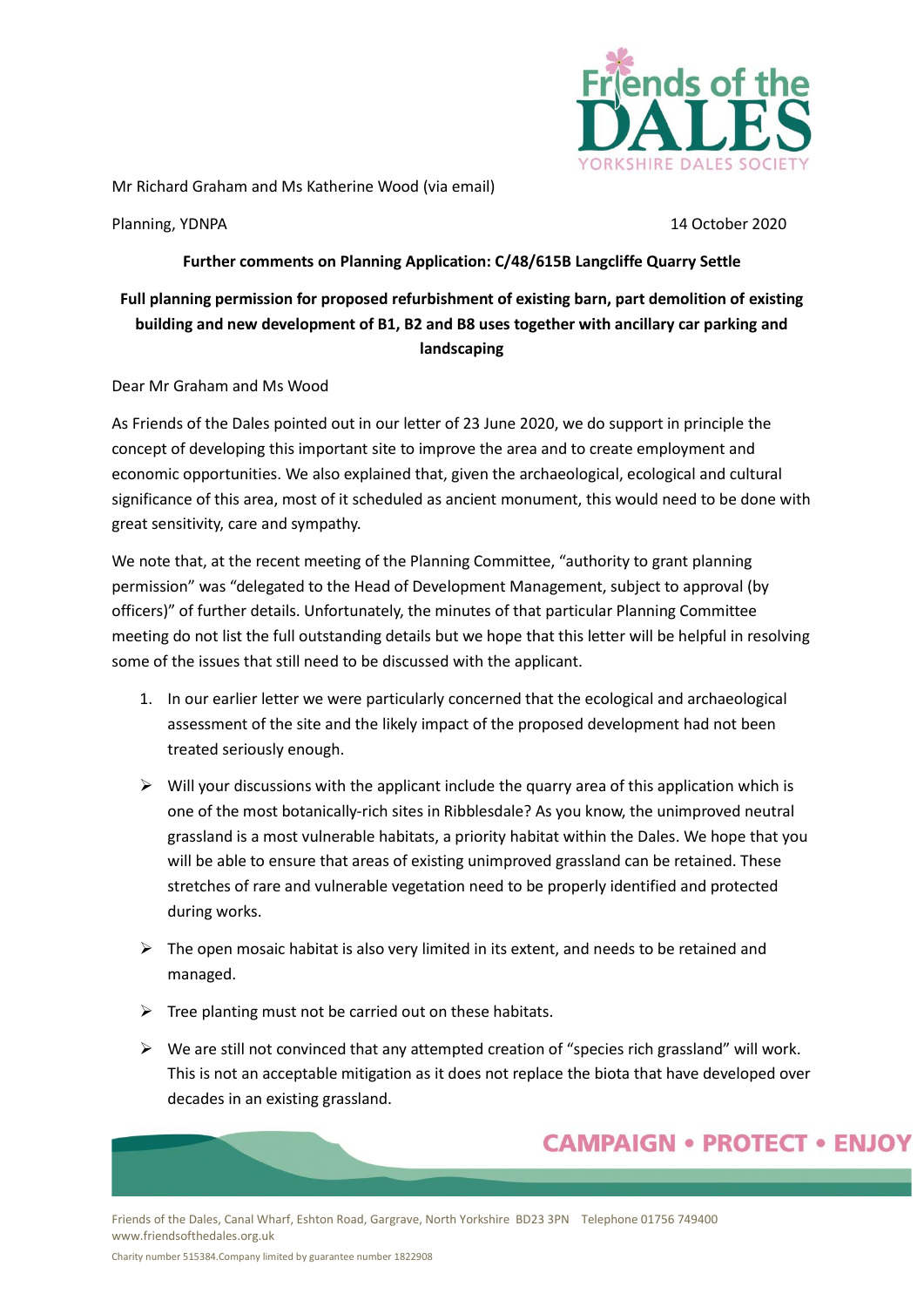- $\triangleright$  Has the applicant provided any further evidence that the wealth of information and data about the site, including historical sources and fully-researched published works has been accessed and considered by the applicant?
- $\triangleright$  We hope you will ensure that the landscape assessment and the Section 106 agreement "to" secure the conservation management plan" (both mentioned in the Planning Committee minutes) will take note of the very important aspects of flora and fauna in this area such as butterflies, or the multiple species of bats, bee orchids, etc. Much more serious assessment work needs to be undertaken before any development takes place. There is a need for further surveys as the one carried out in October is not acceptable; it would have missed important aspects of the flora and fauna in this area. A thorough ecological survey needs to be done at an appropriate time of year. Better surveys would also show the need for taking greater care with peregrines nesting nearby. The ecological report offers to keep "wild planting and wetland" for them to feed which is not what peregrines need.
- $\triangleright$  Given the international importance of this industrial heritage site, we are pleased to note that the conditions will include an "archaeological evaluation and recording", presumably based on a thorough archaeological assessment.
- 2. From the minutes of the Planning Committee meeting we cannot judge whether our concerns regarding the cramped and overdeveloped layout will be met. In our earlier letter we advocated that a smaller number of units be built with a higher space-to-building ratio. In particular, unit 12 so close to the Hoffmann Kiln should be omitted.
- 3. In order to enhance the setting of the kiln and to improve visitor access we suggested that a dedicated visitor car park be created, in place of the "aggregate store" indicated on the plans and that it would be good to omit the cobbling in front of the Hoffmann Kiln, perhaps create an approach through a meadow or such like. Will that be considered?
- 4. How many car park spaces for users of the units are being considered as the numbers in the Plans document were different from the ones in the Design and Access statement.
- 5. Will the use of the site for aggregate storage or handling still be discussed with the applicant? Whilst we are supportive of light industrial activity in the units proposed but we do not believe aggregate movements in this area would be conducive to enabling a positive visitor experience to the kiln. There is already significant disturbance locally caused by the Fairhurst Stone operation opposite to the entrance to this site and more noise and vehicle movement would not be appropriate.